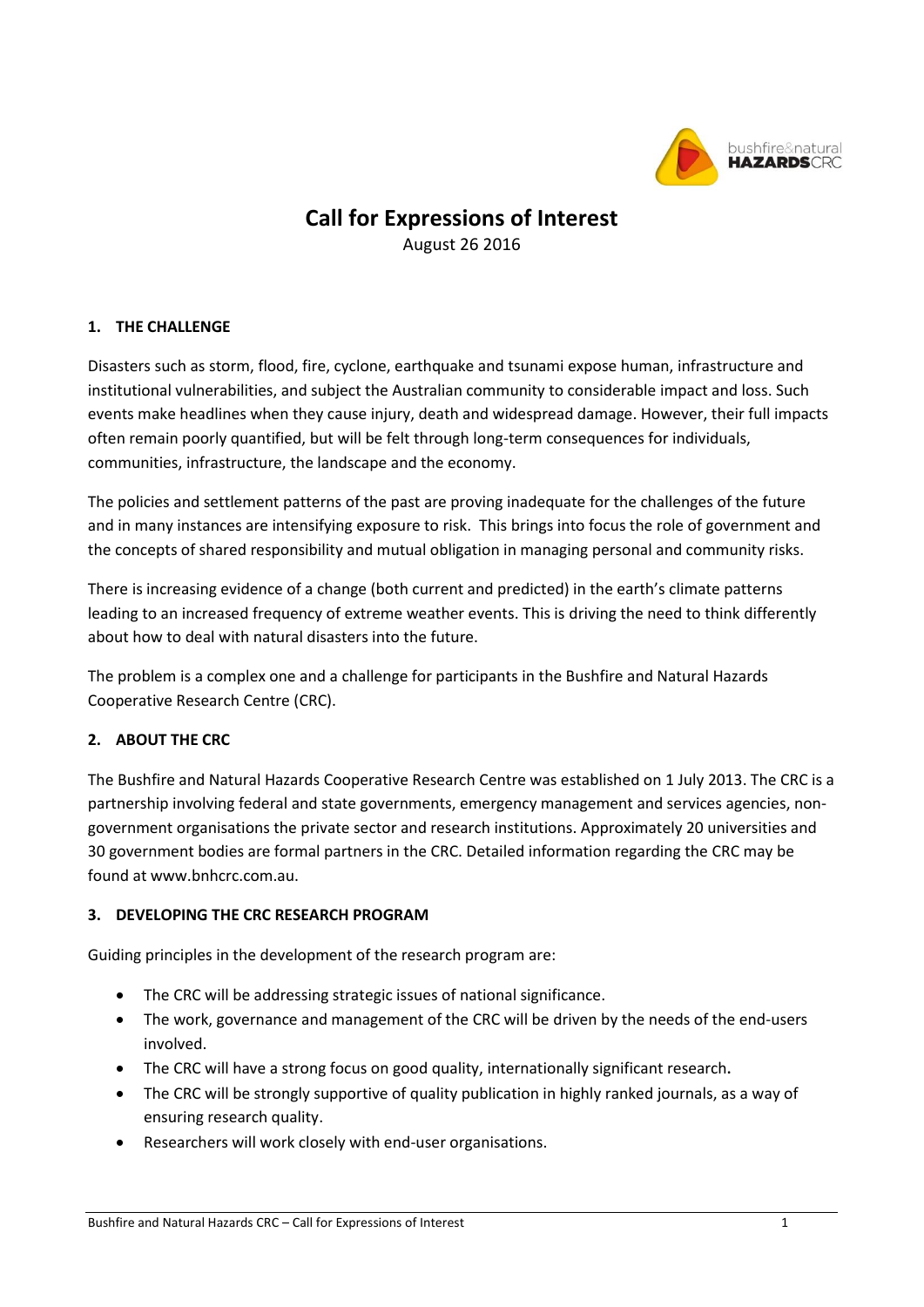In April 2013 a call for proposals went out to the research sector seeking proposals addressing issues identified in a series of problem statements distributed with the call. Subsequently 39 projects were initiated across a range of topic areas.

The CRC has subsequently undertaken a review of its research, with a view to refreshing our research program. This refresh of the research is a refinement of the program to ensure our work is contributing to a more disaster resilient Australia, and meeting the needs of Australia's emergency management organisations and the community.

The refresh process looks like this:

- We have conducted due diligence on the current program to see how it measures up for research quality and utilisation potential.
- We have consulted our industry (our current partners and the wider sector, including the private sector) through a series of national workshops and surveys to define a national agenda for natural hazards research.
- We have asked partners of the CRC to prioritise areas for future research.
- We have devised a scope of CRC research work that aligns with this national agenda and the priorities of our partners.

Following the completion of that process, gaps were identified in the areas of:

- Diversity and its impact on the effectiveness of emergency services agencies.
- Planning and capability requirements for responding to catastrophic and cascading events.
- Land use planning and the mitigation of natural hazard risks.

This call for expressions of interest seeks research providers to address those gaps. The gaps will be addressed in two stages.

#### **Stage 1 – to be completed by 30 Sept 2016**

Stage 1 encompasses the production of high level capability statements in accordance with the format prescribed in Attachment 1.

Expressions of interest will be reviewed and those selected to go forward for further refinement will be notified by October 14 2016.

Interested research participants will work with end-user representatives during October and November to further develop and refine the priority programs/projects required to solve the identified problems. During this time there will be opportunity to clarify and fine-tune the problems under examination and shape the research to be done.

> Proposals are to be submitted via email to office@bnhcrc.com.au no later than midnight (AEST) *Friday 30 Sept 2016 Proposals must be submitted in the format specified in Attachment 1*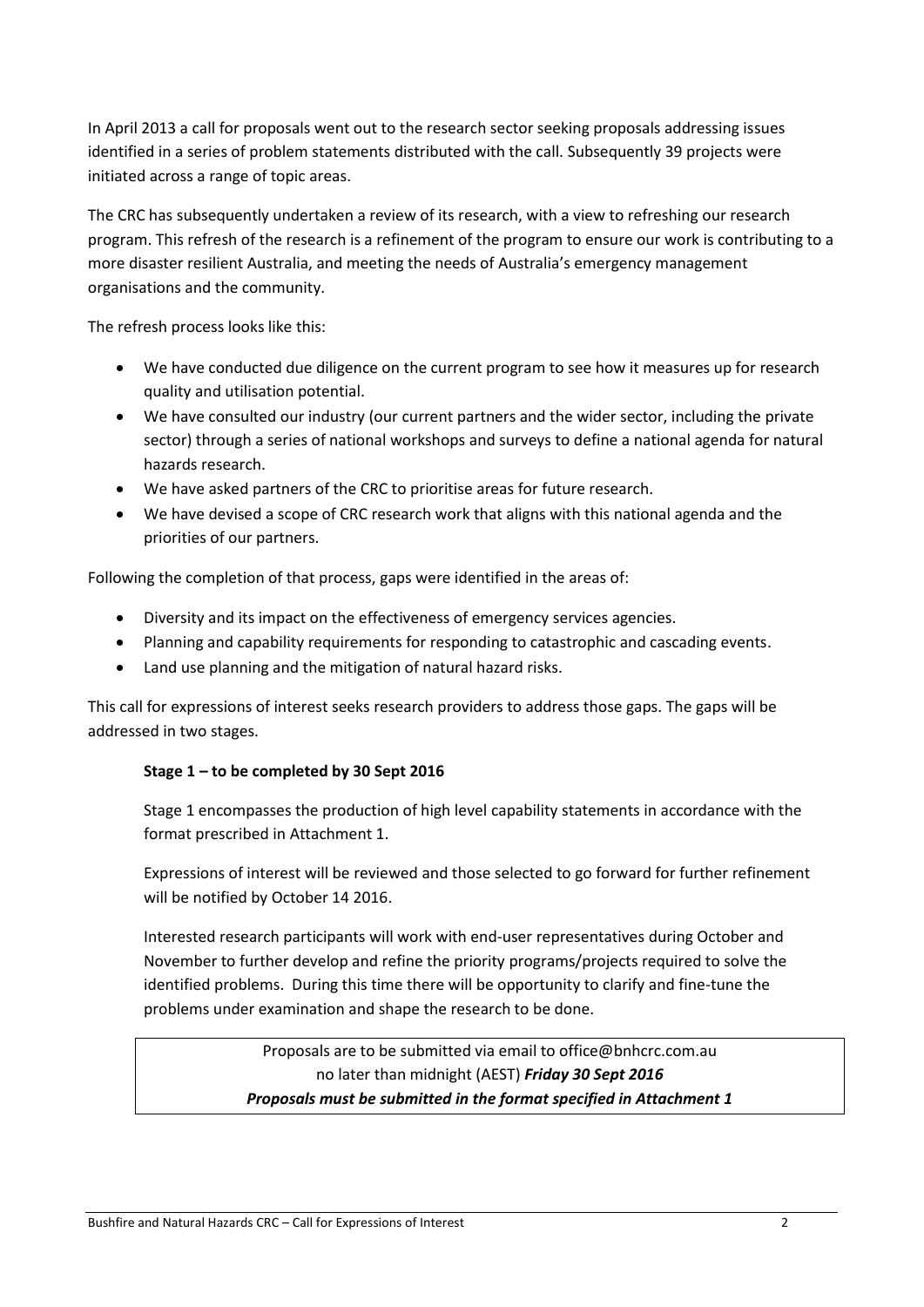#### **Stage 2 – to be completed by 30 November 2016**

The final project plans will be further developed from the work undertaken in Stage 1. There will be a requirement for all participants to produce detailed project plans and budgets for the full term of the CRC.

Project proposals reaching this stage will subsequently require approval from the CRC Board before progressing to contract.

#### **4. THE PROBLEMS**

#### **Diversity and its impact on the effectiveness of emergency services agencies**

AFAC, the Australian and New Zealand National Council for fire, emergency services and land management, recognises that there is an unacceptably low level of diversity, particularly in urban fire and rescue services. The AFAC National Council has identified changes required to increase attraction, recruitment and inclusion levels across gender, racial and cultural diversity, and is committed to leverage best practice from across and outside the emergency services sector, to improve this key element of workforce development and effectiveness.

It is understood that low levels of diversity can result in problematic organisational cultures, a lack of innovation and lateral thinking and resistance to positive change. At the same time, traditional approaches to attracting fire and emergency service workforces have been unsuccessful in developing workforces that reflect their communities, and new approaches are needed.

Any efforts to increase diversity must include strong internal inclusion strategies, so that differences are welcomed and celebrated rather than resisted and feared. Diverse workforces:

- Better reflect the communities the emergency services organisations serve;
- Assist in better understanding and effectively dealing with community risks, as well as community capabilities;
- Are a source of diverse skills and new ideas, which are essential to for all organisations; and
- Improve organisational culture through inclusion and more open communication, which in turn can enhance mental health and well-being.

Key issues that need to be addressed are:

- i. The nature of the diversity issues within the emergency management sector, including an in depth analysis of the aspects of diversity that are operating and how they interplay with organisations cultures.
- ii. Understanding the change in capability and organisational performance associated with diversification and inclusiveness.
- iii. An understanding of how other sectors have transitioned to a more diverse workforce, and the benefits and issues that arise in those traditions with a view to application to this sector.
- iv. Development of an evidence based approach to improve diversity in Australia's emergency services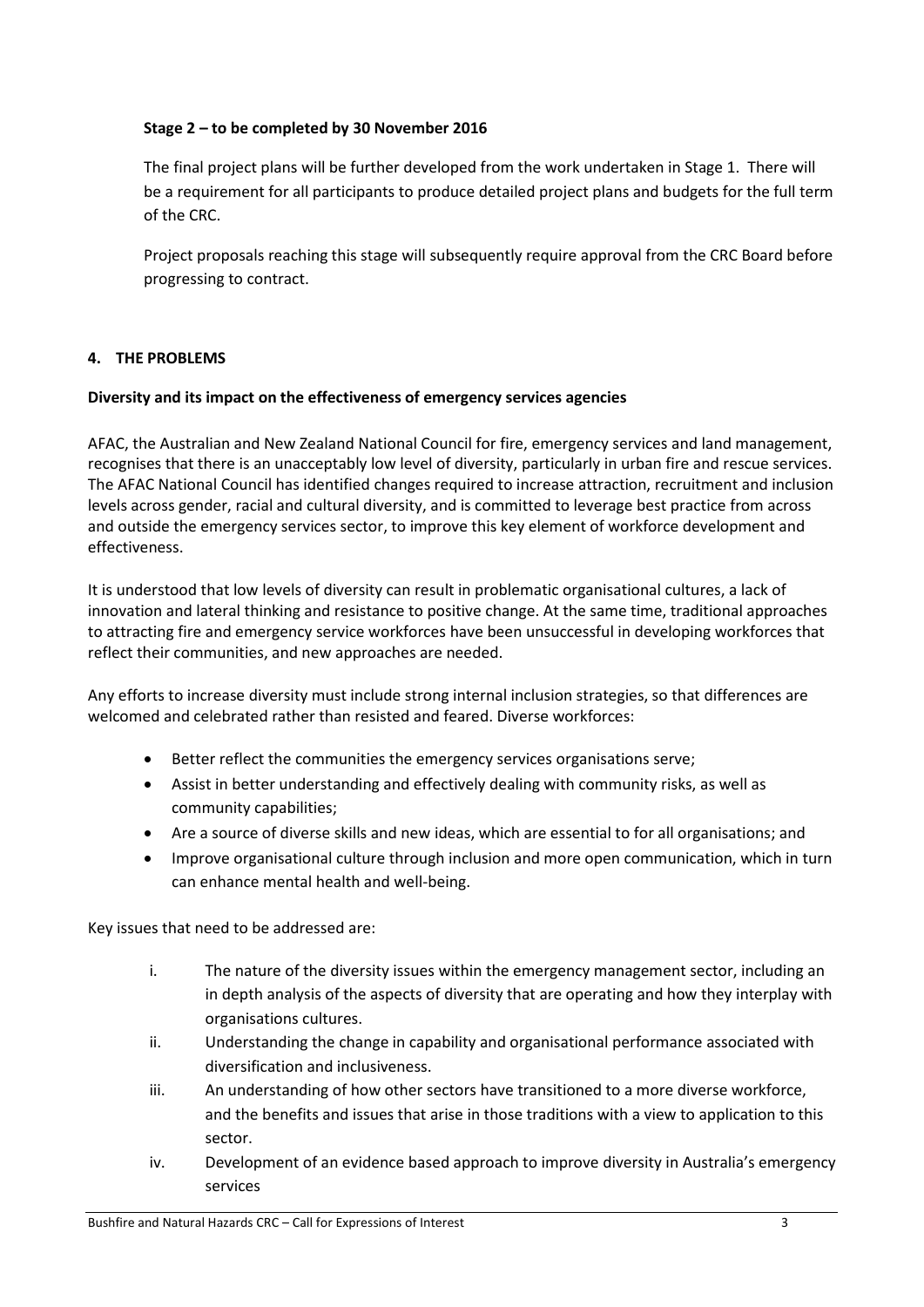## **Planning and capability requirements for responding to catastrophic and cascading events**

Changes in demographics (growing and ageing populations living on the urban fringe), climate change, ageing infrastructure and an increased fiscal austerity are significantly increasing the likelihood and consequence of a catastrophic event, particularly an event yet to be experienced.

Recent natural disasters and security threats have revealed emerging issues at the regional, state, national and international levels. As social demographics change increasing urban density, and the frequency and intensity of disasters become more variable, there will be a cumulative effect and the capacity and capability of emergency management organisations to respond will be significantly tested. Already our emergency services are under increasing pressure to develop adaptive emergency management policy and procedures that can respond to current and future challenges.

Emergency management workforce management resilience is about ensuring there is a functioning, operational workforce in the present, integrated across multiple organisations, and securing this capability for the future. Responding to all these challenges requires: strong leadership, workforce strategies, understanding of research and innovation in science, technology and operational capability coupled with investment from the entire emergency management sector, including government and community.

It is important that government and the wider emergency management sector continue to explore the challenges and complexities that accompany these events. Across the spectrum of emergency management, everyone should work collaboratively to explore the economic, policy and operational implications of catastrophic events. A collective imagination will help the sector to understand and build capability for catastrophic events. Key issues that need to be addressed are:

- **i.** What are the likely policy, resourcing and operational impacts of catastrophic events?
- ii. How can the nation work collaboratively to understand and respond to the consequences of catastrophic events?

## **Land use planning and the mitigation of natural hazard risks.**

Contemporary approaches to land use planning decisions for urban development and infrastructure construction must balance consideration to the growing risk from increased frequency and intensity of natural disasters and growing pressure to increase the availability of land.

While it is widely recognised that disaster resilience of communities and landscapes can be improved through better linkages between the emergency management sector, natural hazard management initiatives and planning of land use and the built environment, this potential is not yet fully realised. Barriers include the inability to determine and articulate the cost of the transfer of risk for the protection of life and property on an all-hazards basis. This applies to new greenfield development, redevelopment of existing settlements including through brownfield, in-fill and retro-fitting existing development, and critical infrastructure.

There is significant need to explore a greater understanding of how to include risk into land use planning decisions and the most effective mechanisms to achieve this. This includes assessment of:

- i. the regulatory environment in land use planning as it relates to / interfaces with natural hazards;
- ii. environmental and social changes, climate change, urban densification and demographic change;
- iii. the extent to which natural hazard risk management informs strategic settlement planning decisions (i.e. zoning and forward planning);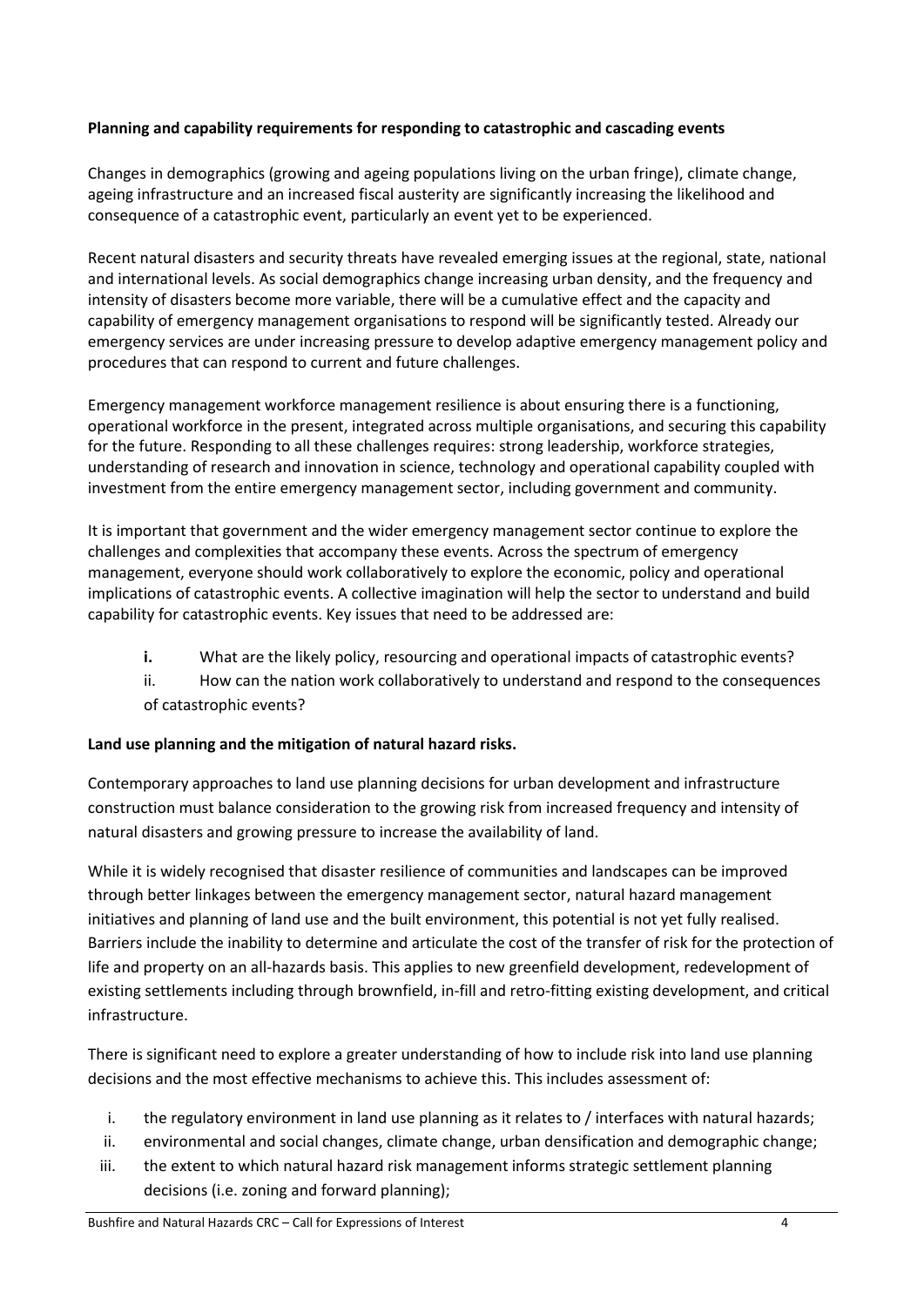- iv. the appropriateness of current standards and building codes, e.g. flood floor level, cyclone wind loadings, roof types, bushfire building codes
- v. integration across all hazards in terms of emergency management input to land use planning, so as to avoid conflicting or contradictory requirements;
- vi. collaboration and partnership between governments (at all levels) and also private industry.

## **5. FUNDING**

As budget guidance, proposals should work to a budget of \$160,000 p.a. from July 1 2017 through to June 30 2020.

## **6. THE APPLICATION PROCESS**

Those interested in submitting an expression of interest are encouraged to read these guidelines and follow the processes outlined. Stage 1 of the process encompasses the following:

- 1. Call for Expressions of Interest submissions due **30 September 2016**
- 2. Proposals evaluated and successful applicants notified **October 14 2016**

Successful applicants from Stage 1 will be invited to progress to Stage 2 and participate in a workshop with end-users to refine the project plans. Attendees will need to cover their own transport and accommodation costs.

- 1. End-user and researcher workshop **November 2016**
- 2. Project plans finalised **November 2016.**
- 3. Board approval sought **December 2016.**
- 4. Contracting completed and commencement **July 1 2017.**

*Who can apply?* Selected research institutions or consortia of institutions are able to make a submission to the CRC for consideration. However, CRC Guidelines only allow the funding of direct costs to non-Australian organisations.

*How and when to apply?* Expressions of interest must be lodged via email and submitted no later than midnight (AEST) **Friday 30 September 2016,** in the format as specified using the template guide as included as **Attachment 1.**

## Email: **office@bnhcrc.com.au**

*Acknowledgement:* All proposals received will be deemed "Commercial-in-Confidence" and treated as such by the CRC. Applicants will be provided with an acknowledgement of receipt of their submission within two business days.

## *What support is available?*

The CRC will be monitoring the CRC email address to respond to any questions or clarifications as required. If you require further information or wish to discuss this Call for Expressions of Interest further, please contact us via email at **office@bnhcrc.com.au** with your query, and include phone / email contact details.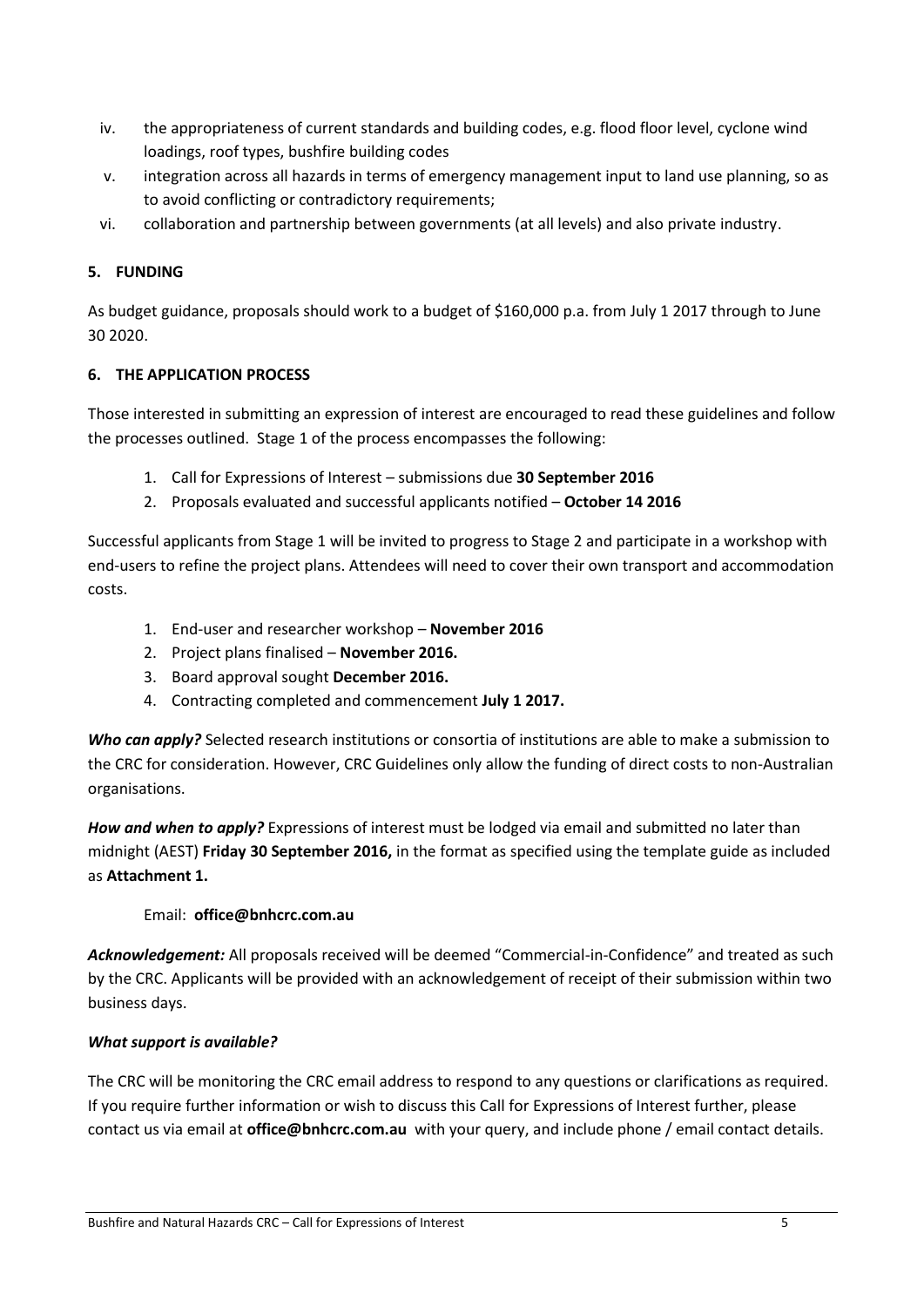## **7. EVALUATION OF PROPOSALS**

All proposals will be evaluated by an evaluation panel. The criteria by which expressions of interest are judged are:

| <b>Criterion</b>                                                                                          | <b>Comment</b>                                                                                                                                                                                                                                                                                                                                                                                                                                                                                                                           | %         |
|-----------------------------------------------------------------------------------------------------------|------------------------------------------------------------------------------------------------------------------------------------------------------------------------------------------------------------------------------------------------------------------------------------------------------------------------------------------------------------------------------------------------------------------------------------------------------------------------------------------------------------------------------------------|-----------|
|                                                                                                           |                                                                                                                                                                                                                                                                                                                                                                                                                                                                                                                                          | Weighting |
| Research Experience,<br><b>Expertise and</b><br>International<br>Leadership                               | A demonstrated and recent track record of industry<br>$\bullet$<br>aligned research including, delivery, quality, partnerships<br>and collaboration.<br>Demonstrated professional standing, background and<br>experience, including national and international journal<br>publication, invitations to present and collaborate.                                                                                                                                                                                                           | 40        |
| Project Scoping:<br>Applicants are<br>required to describe a<br>potential research<br>project for funding | The clarity and conciseness of the research outlined,<br>$\bullet$<br>demonstrating a sound understanding of the stated<br>problems, the impact and benefit to be potentially<br>derived from the research.<br>Demonstration that the project leads to high quality<br>$\bullet$<br>research outcomes.<br>Realistic budget and project plan.<br>$\bullet$                                                                                                                                                                                | 40        |
| <b>Institutional Support</b>                                                                              | Ability to leverage extra funds, physical, in-kind, % staff<br>$\bullet$<br>commitment equivalent to at least the cash funding<br>sought to support the project.<br>For estimation purposes, Project Leaders/Key Researchers<br>$\bullet$<br>are valued at \$280,000 p.a., Researchers at \$220,000 p.a.<br>and Technical Support Staff at \$180,000 p.a. per FTE. CRC<br>funded post-doctoral fellows can be counted as \$70,000<br>p.a. as an institutional in-kind contribution covering<br>facilities, equipment and administration. | 10        |
| <b>Research to Utilisation</b><br>Experience                                                              | Track record in building capacity, partnering with industry<br>$\bullet$<br>/ government, and supporting research utilisation.                                                                                                                                                                                                                                                                                                                                                                                                           | 10        |
| Institutional<br>endorsement                                                                              | All expressions of interest must indicate that the<br>$\bullet$<br>proposal, including budget, has been reviewed and<br>approved by the research provider's institutional<br>Research Office or equivalent.                                                                                                                                                                                                                                                                                                                              | Mandatory |

Proposals that do not meet the criteria specified will not be funded regardless of whether funds are available.

The evaluation process will be concluded by **October 14 2016**, with successful applicants notified shortly thereafter.

The Bushfire and Natural Hazards CRC reserves the right to not award all available funding if insufficient proposals of appropriate quality, end user support or alignment to priority areas are received. The Bushfire and Natural Hazards CRC reserves the right to sole source proposals from selected research providers.